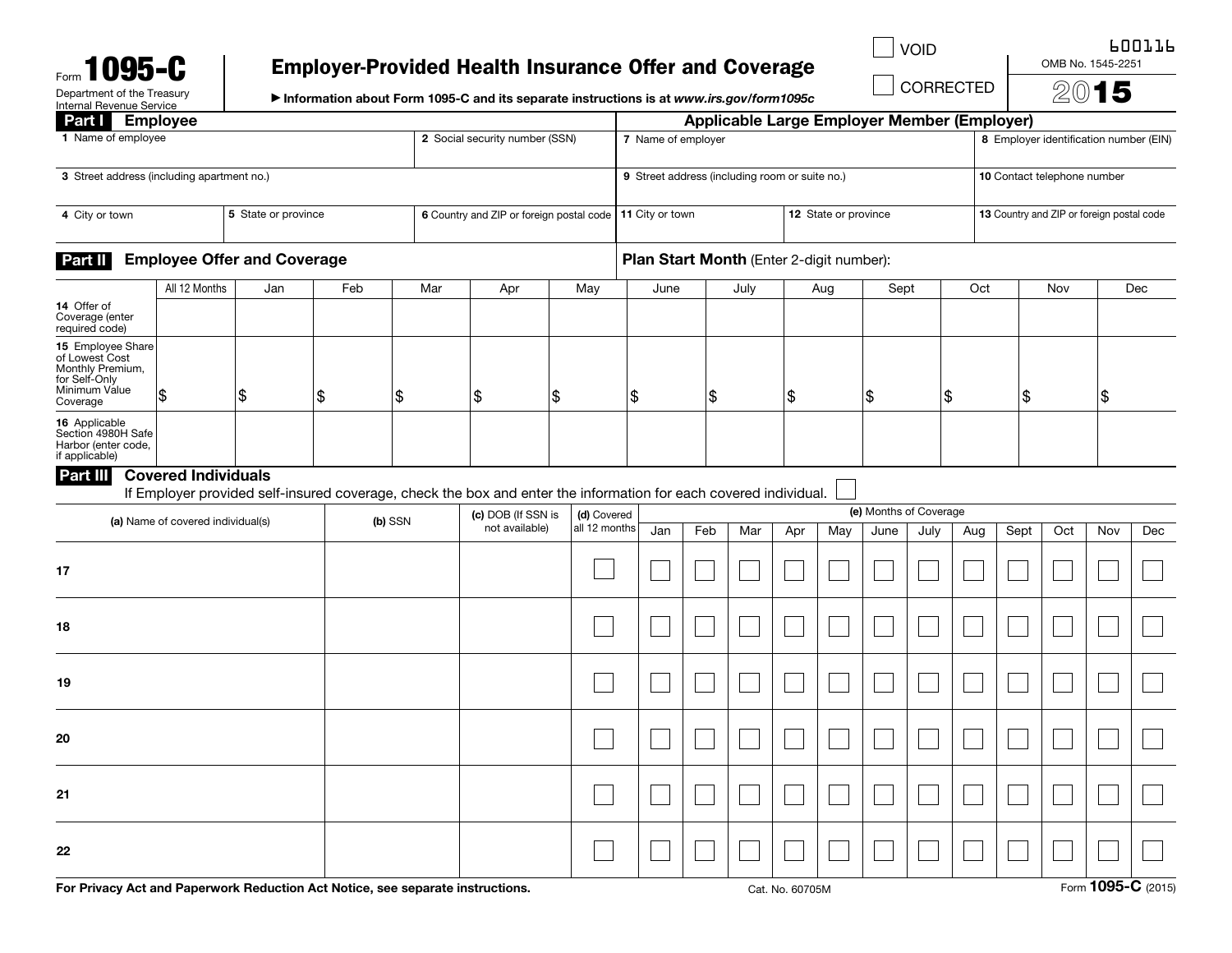## Instructions for Recipient

You are receiving this Form 1095-C because your employer is an Applicable Large Employer subject to the employer shared responsibility provision in the Affordable Care Act. This Form 1095-C includes information about the health insurance coverage offered to you by your employer. Form 1095-C, Part II, includes information about the coverage, if any, your employer offered to you and your spouse and dependent(s). If you purchased health insurance coverage through the Health Insurance Marketplace and wish to claim the premium tax credit, this information will assist you in determining whether you are eligible. For more information about the premium tax credit, see Pub. 974, Premium Tax Credit (PTC). You may receive multiple Forms 1095-C if you had multiple employers during the year that were Applicable Large Employers (for example, you left employment with one Applicable Large Employer and began a new position of employment with another Applicable Large Employer). In that situation, each Form 1095-C would have information only about the health insurance coverage offered to you by the employer identified on the form. If your employer is not an Applicable Large Employer it is not required to furnish you a Form 1095-C providing information about the health coverage it offered.

In addition, if you, or any other individual who is offered health coverage because of their relationship to you (referred to here as family members), enrolled in your employer's health plan and that plan is a type of plan referred to as a "self-insured" plan, Form 1095-C, Part III provides information to assist you in completing your income tax return by showing you or those family members had qualifying health coverage (referred to as "minimum essential coverage") for some or all months during the year.

If your employer provided you or a family member health coverage through an insured health plan or in another manner, the issuer of the insurance or the sponsor of the plan providing the coverage will furnish you information about the coverage separately on Form 1095-B, Health Coverage. Similarly, if you or a family member obtained minimum essential coverage from another source, such as a government-sponsored program, an individual market plan, or miscellaneous coverage designated by the Department of Health and Human Services, the provider of that coverage will furnish you information about that coverage on Form 1095-B. If you or a family member enrolled in a qualified health plan through a Health Insurance Marketplace, the Health Insurance Marketplace will report information about that coverage on Form 1095-A, Health Insurance Marketplace Statement.



*Employers are required to furnish Form 1095-C only to the employee. As the recipient of this Form 1095-C, you should provide a copy to any family members covered under a self-insured employer-sponsored plan listed in Part III if they request it for their records.*

#### Part I. Employee

Lines 1–6. Part I, lines 1–6, reports information about you, the employee.

Line 2. This is your social security number (SSN). For your protection, this form may show only the last four digits of your SSN. However, the issuer is required to report your complete SSN to the IRS.



*If you do not provide your SSN and the SSNs of all covered individuals to the plan administrator, the IRS may not be able to match the Form 1095-C to determine that you and the other covered individuals have complied with the individual shared responsibility provision. For covered individuals other than the employee listed in Part I, a Taxpayer Identification Number (TIN) may be provided instead of an SSN.*

#### Part I. Applicable Large Employer Member (Employer)

Lines 7–13. Part I, lines 7–13, reports information about your employer.

Line 10. This line includes a telephone number for the person whom you may call if you have questions about the information reported on the form or to report errors in the information on the form and ask that they be corrected.

#### Part II. Employer Offer and Coverage, Lines 14–16

Line 14. The codes listed below for line 14 describe the coverage that your employer offered to you and your spouse and dependent(s), if any. (If you received an offer of coverage through a multiemployer plan due to your membership in a union, that offer may not be shown on line 14.) The information on line 14 relates to eligibility for coverage subsidized by the premium tax credit for you, your spouse, and dependent(s). For more information about the premium tax credit, see Pub. 974.

1A. Minimum essential coverage providing minimum value offered to you with an employee contribution for self-only coverage equal to or less than 9.5% of the 48 contiguous states single federal poverty line and minimum essential coverage offered to your spouse and dependent(s) (referred to here as a Qualifying Offer). This code may be used to report for specific months for which a Qualifying Offer was made, even if you did not receive a Qualifying Offer for all 12 months of the calendar year.

1B. Minimum essential coverage providing minimum value offered to you and minimum essential coverage NOT offered to your spouse or dependent(s).

1C. Minimum essential coverage providing minimum value offered to you and minimum essential coverage offered to your dependent(s) but NOT your spouse.

1D. Minimum essential coverage providing minimum value offered to you and minimum essential coverage offered to your spouse but NOT your dependent(s).

1E. Minimum essential coverage providing minimum value offered to you and minimum essential coverage offered to your dependent(s) and spouse.

1F. Minimum essential coverage NOT providing minimum value offered to you, or you and your spouse or dependent(s), or you, your spouse, and dependent(s).

1G. You were NOT a full-time employee for any month of the calendar year but were enrolled in self-insured employer-sponsored coverage for one or more months of the calendar year. This code will be entered in the *All 12 Months* box on line 14.

1H. No offer of coverage (you were NOT offered any health coverage or you were offered coverage that is NOT minimum essential coverage).

1I. Your employer claimed "Qualifying Offer Transition Relief" for 2015 and for at least one month of the year you (and your spouse or dependent(s)) did not receive a Qualifying Offer. Note that your employer has also provided a contact number at which you may request further information about the health coverage, if any, you were offered (see line 10).

Line 15. This line reports the employee share of the lowest-cost monthly premium for self-only minimum essential coverage providing minimum value that your employer offered you. The amount reported on line 15 may not be the amount you paid for coverage if, for example, you chose to enroll in more expensive coverage such as family coverage. Line 15 will show an amount only if code 1B, 1C, 1D, or 1E is entered on line 14. If you were offered coverage but not required to contribute any amount towards the premium, this line will report a "0.00" for the amount.

Line 16. This code provides the IRS information to administer the employer shared responsibility provisions. Other than a code 2C which reflects your enrollment in your employer's coverage, none of this information affects your eligibility for the premium tax credit. For more information about the employer shared responsibility provisions, see IRS.gov.

### Part III. Covered Individuals, Lines 17–22

Part III reports the name, SSN (or TIN for covered individuals other than the employee listed in Part I), and coverage information about each individual (including any full-time employee and non-full-time employee, and any employee's family members) covered under the employer's health plan, if the plan is "self-insured." A date of birth will be entered in column (c) only if an SSN (or TIN for covered individuals other than the employee listed in Part I) is not entered in column (b). Column (d) will be checked if the individual was covered for at least one day in every month of the year. For individuals who were covered for some but not all months, information will be entered in column (e) indicating the months for which these individuals were covered. If there are more than 6 covered individuals, see the additional covered individuals on Part III, Continuation Sheet(s).